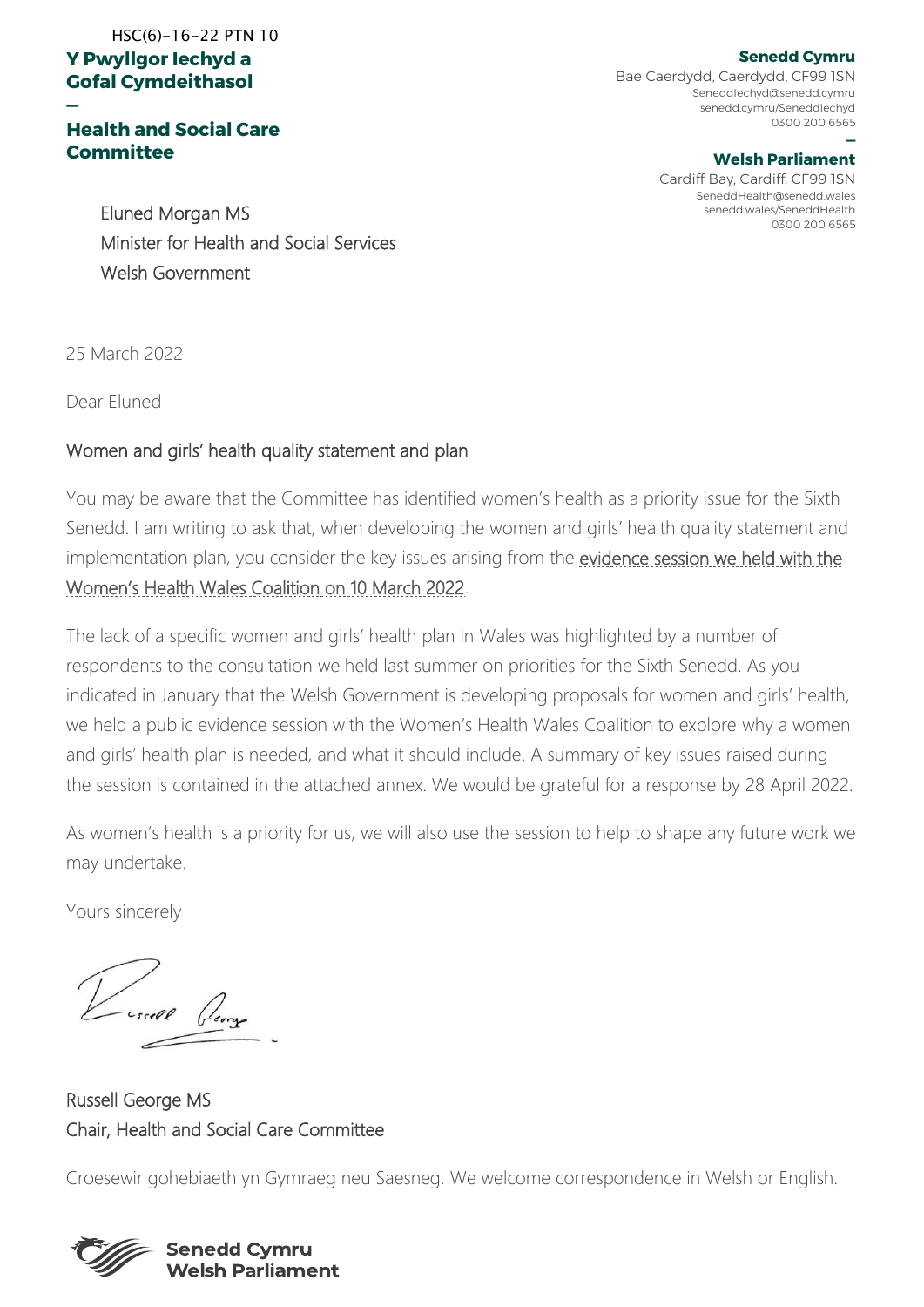# **Annex: Key issues arising from evidence session with the Women's Health Wales Coalition**

### Background

The Health and Social Care Committee has identified women's health as a priority issue for consideration during the course of this Senedd. The lack of a specific women and girls' health plan in Wales was also highlighted by a number of respondents to our summer 2021 consultation on the priorities for the Sixth Senedd.

We held a public evidence session with the Women's Health Wales Coalition ("the Coalition) to explore why a women and girls' health plan is needed, and what should be included in such a plan. We will also use the session to help shape any future inquiry focused on women and girl's health and/or specific women's health issues.

The evidence session took place on 10 March 2022. [A transcript is available on our website.](https://record.assembly.wales/Committee/12643) This document summarises the key issues we discussed with the Coalition, and raises points that we believe the Welsh Government should consider when developing the women and girls' health quality statement and plan. We would be grateful for a response by 28 April 2022.

## A women and girls' health plan

The Coalition told us that women are more likely to experience poorer healthcare than men, with symptoms often being misdiagnosed or untreated. They said women experience delays in diagnosis and care. We are pleased, therefore, that the Minister has given her commitment to ensure standards of healthcare are improved for all women in Wales.

In its report 'Better for Women'<sup>1</sup> published in December 2019, the Royal College of Obstetricians and Gynaecologists recommended that the four UK nations should publish a women's health plan to address areas of unmet need for women's health. The Scottish Government published its women's health plan in August 2021 and the UK Government aims to publish its final strategy for England in the spring of 2022. Women in Wales must not be left behind. We agree with stakeholders that a women's health plan is needed to drive improvements in women's healthcare experiences across Wales. We therefore welcome the Minister's commitment to publish a quality statement in May 2022, followed by a more detailed health plan in the autumn.

- Can you confirm that the Welsh Government will:  $1.$
- a. engage with Coalition members in the development of the plan, and through sustainable co-production as the plan is implemented, and

<sup>&</sup>lt;sup>1</sup> Royal College of Obstetricians and Gynaecologists: Better for women

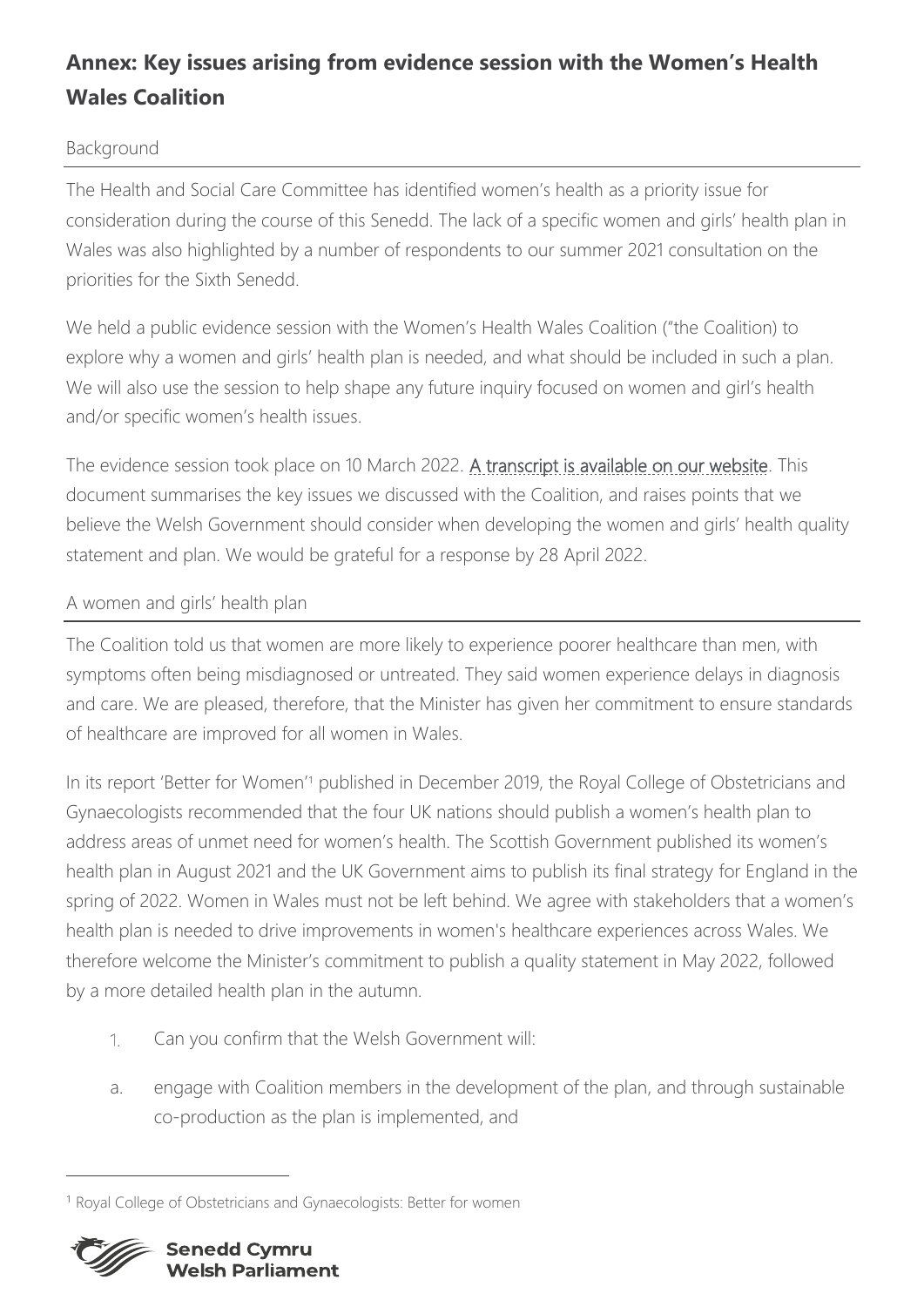b. ensure that what goes into the plan are actions that can be measured when implemented.

#### Lack of data

The Coalition told us that, in terms of diseases that impact on men and women, women's experiences are pushed to the periphery:

> *"When we study hearts and we study heart attacks, we're studying male hearts and male heart attacks, and actually, women need to be included in that and we need to think of all of these diseases as being something that impacts both."*

One possible reason for this could be the under-representation of women in clinical trials. Women's bodies, and the conditions that affect them are under-researched, with the causes and treatments unknown. Less is known about conditions that only affect women including common gynaecological conditions that can have severe impacts on health and wellbeing, such as endometriosis, polycystic ovary syndrome, and premenstrual dysphoric disorder.

The lack of medical research also means that researchers do not have the opportunity to identify and study sex differences in diseases, and creates assumptions that similar medical treatments will work for both males and females. Diabetes, heart attacks and autism are all conditions that can present differently for males and females.

The Coalition told us:

*"Women are 50 per cent more likely to receive an initial misdiagnosis for a heart attack, but what we don't know is why that is. And so, we have to speak to women who've had heart attacks and have been misdiagnosed, who tell us that they were initially diagnosed with panic attacks. But that's not something that we can see from the data, so the only way to fill in our [ ] knowledge gaps, is to speak to women with these experiences, speak to [ ] the third sector, which does have a really big part to play here, where we do have those patients whom we speak to."* 

The Coalition also told us that where research is happening, it is not disaggregated by sex or gender, so it is not clear why women and girls present with different issues:

> *"Without the data, and without knowing where these patients are and how to support them, we don't have improved services."*

 $2.$ Can you confirm that the quality statement and health plan will include a commitment to increasing the representation of women in clinical trials in Wales. This includes funding research on women's health issues across the life course and ensuring studies analyse and publish data on sex and gender differences in diseases.

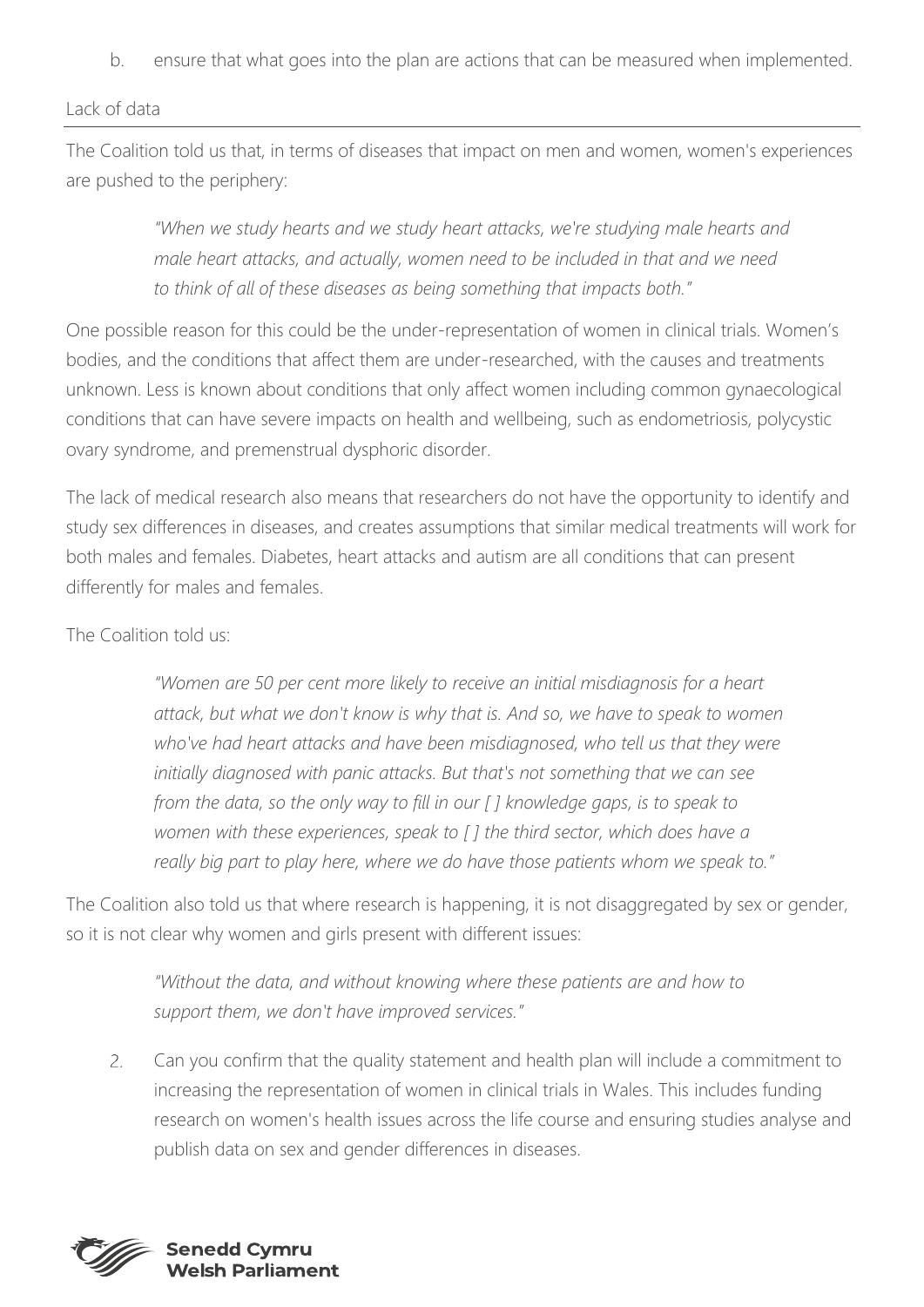More than 100,000 responses were submitted to the UK Government when it consulted on its women's health plan for England last year. It's clear from the responses that many women feel they are not listened to by health professionals. The Coalition said that women in Wales have similar experiences.

According to the Coalition:

*"We are living in this cultural and societal landscape where women's voices and experiences have, traditionally, been unheard, dismissed."*

The Coalition says that what women really want is not to keep having to retell what can often be traumatic stories, but actually to be involved in co-producing the solutions and developing the mechanisms.

It highlighted a project in Betsi Cadwaladr UHB where the Coalition, as patients, co-facilitate and cochair, with health board clinicians and management in the women's directorate, a forum called Gynae Voices:

> *"Essentially, what it does is it brings clinicians, management and patients together in a safe space, where everybody's voice is heard equally. And we're able to work together on improving local services."*

It also highlighted the importance of involving the third sector and existing networks, who had well established links with healthcare professionals:

> *"We can't possibly have every impairment and every issue, every condition around those tables. But what we can do, or what Welsh Government could do, or health boards, or whoever, is work really hard to identify who those organisations are,*  who the key advocates are, and then really invite them to be part of the *conversation, and to be an equal part of the conversation, from the very beginning, where services are conceived, where they're developed, and part of the oversight and scrutiny as well."*

We agree that co-production must be at the heart of the women and girls' health quality statement and plan.

 $3.$ Can you confirm how you intend to take on board the real life experiences of women in developing and implementing the quality statement and plan, and ensure voices for women's health are built into governance and leadership structure in the NHS.



.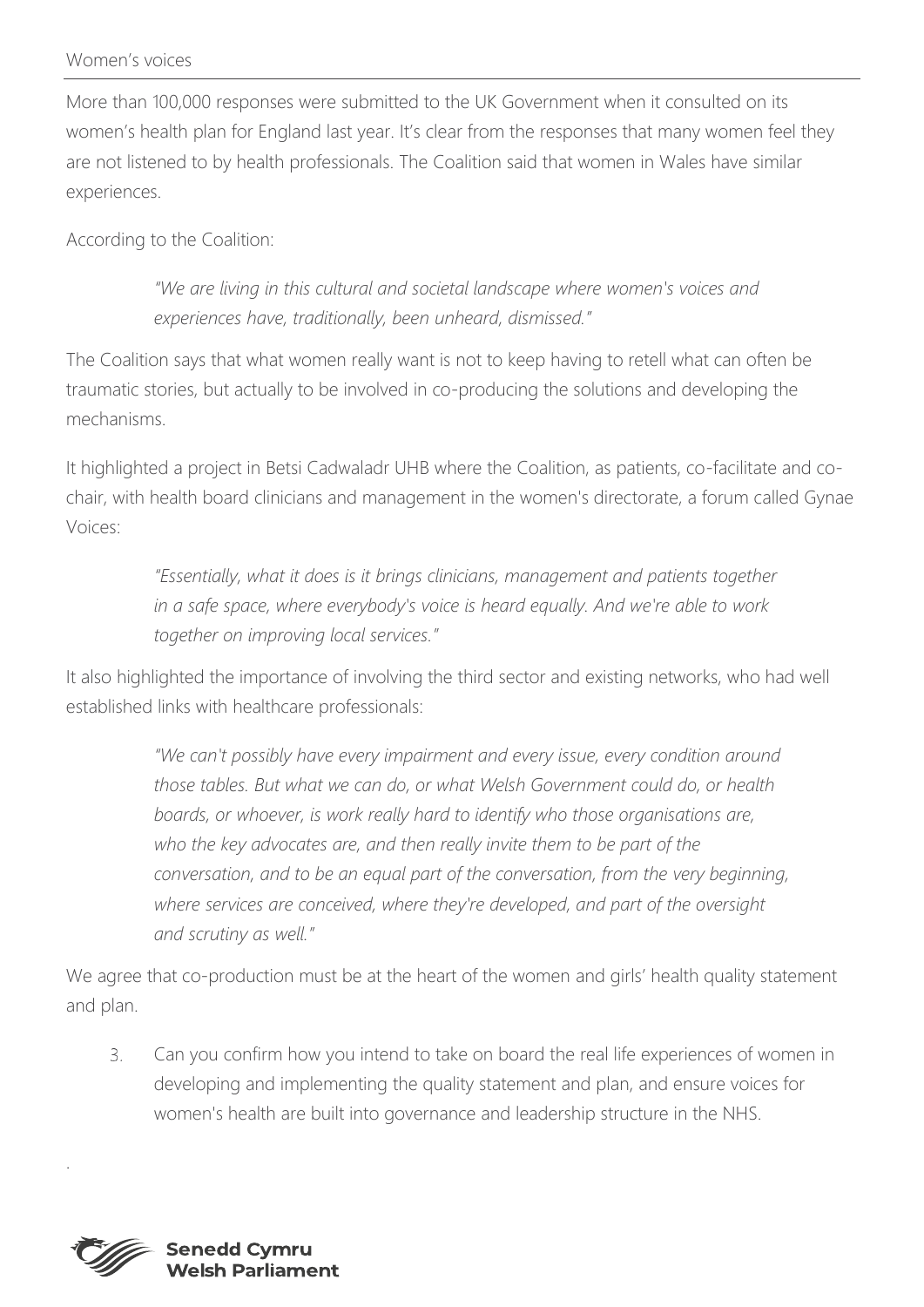The COVID-19 pandemic has shone a light on many health inequalities, with disabled people, black and Asian groups, and those living in poor economic conditions, more likely to die as a result of COVID-19. We also heard of the disproportionate expectation and inequality for minority ethnic women when it comes to gynaecological or obstetrical outcomes. That is why intersectionality and hearing the views of different groups of women with lived experience is so important.

- $4.$ Can you clarify how services, interventions and funding will be targeted to take existing health inequalities into account.
- Can you provide details of how the plan will reflect women's multi-layered and 5. intersectional identities and characteristics.

### Access to specialist services

The Coalition said that existing models of healthcare provision in Wales have historically not worked for women, because they have not been person-centred or tailored to their specific needs. Those requiring care from different specialties find that they are not adequately joined-up, and there is a lack of collaboration between health boards in developing specialist services and making them universally accessible.

According to Endometriosis UK, on average it takes nine years for women to receive a diagnosis of endometriosis in Wales, with 40 per cent of women needing 10 or more GP appointments before being referred to a specialist. We therefore welcome the recent announcement that specialist endometriosis nurses have been appointed in each Health Board in Wales.

Specialist services to meet women's health needs are not available locally, in every health board. At the moment, some women are not able to access specialist services that are delivered outside their health board (because funds don't follow the patient).

6. Can you confirm that you will address this problem as part of your commitment to improve women's health services.

### Information and communication

The recent miscommunication over changes to the cervical screening programme have highlighted the importance of clear and accurate communication.

The Coalition highlighted how the Gynae Voices forum in north Wales is working together to coproduce and improve information given to patients in gynaecology. It says

> *"…at the moment, many patients have their surgery, the consultant will come around and speak to them whilst they're in recovery, so, they're semi-conscious, and they can't remember what's been said to them."*

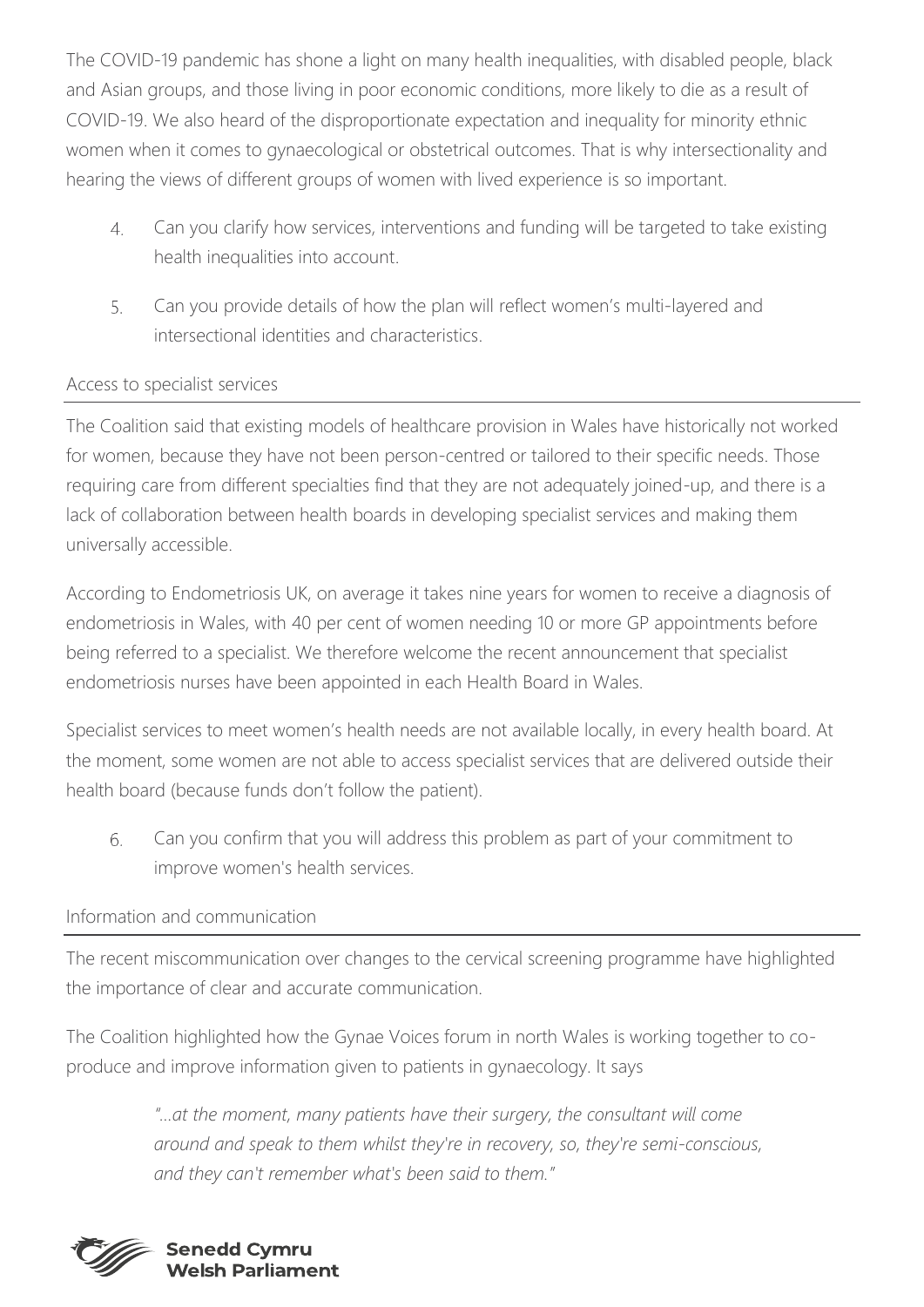It said that in north Wales, they had begun to look at how to improve information exchange, so that patients are informed, their concerns answered and they know where to go for further information and assistance, if they need it.

Subject to evaluation of this work, we believe it should be rolled out across Wales. Better communication with women about their care and treatment will help them to make informed choices about their health and care.

 $7.$ Can you clarify how the plan will provide for communication with women.

# Mental health

A report by the UK's Women's Mental Health Taskforce found that women are more likely to experience common mental health conditions, such as anxiety and depression than men. They say the prevalence is increasing in women, with young women in particular being identified as a high-risk group.

It is well documented that the negative impacts of lockdowns, job losses and the burden of caring during the pandemic disproportionately affected women. The majority of unpaid carers are women and the vast majority of lone parents are women. The challenges of balancing childcare, paid work, caring responsibilities, alongside managing the stresses and uncertainties of the pandemic have, and continue to have, a significant impact on women's health.

The Coalition told us that mental health conditions and issues which they believe have a disproportionate impact on women and girls have been incorporated into the draft quality statement they have shared with Welsh Government officials. This includes perinatal mental health, premenstrual dysphoric disorder, eating disorders, self-harm, trauma and complex PTSD.

 $8<sup>1</sup>$ Can you clarify how you see the women and girls' health quality statement and plan fitting with the new Together for Mental Health Plan, due to be published this autumn.

# Education and training

The Coalition highlighted as a priority the need for improved training for health and care professionals. It suggested that health professionals' training on women's health, particularly gynaecology and those associated conditions, may only form six weeks of the training programme. It suggested a number of areas for improvement, including improved medical training, specifically for women's health to be prioritised in foundation doctors' training to address unconscious bias and raise awareness. It suggested a number of areas for improvement, including:

**■** Involving patients with lived experiences in the design and delivery of training for healthcare professionals;

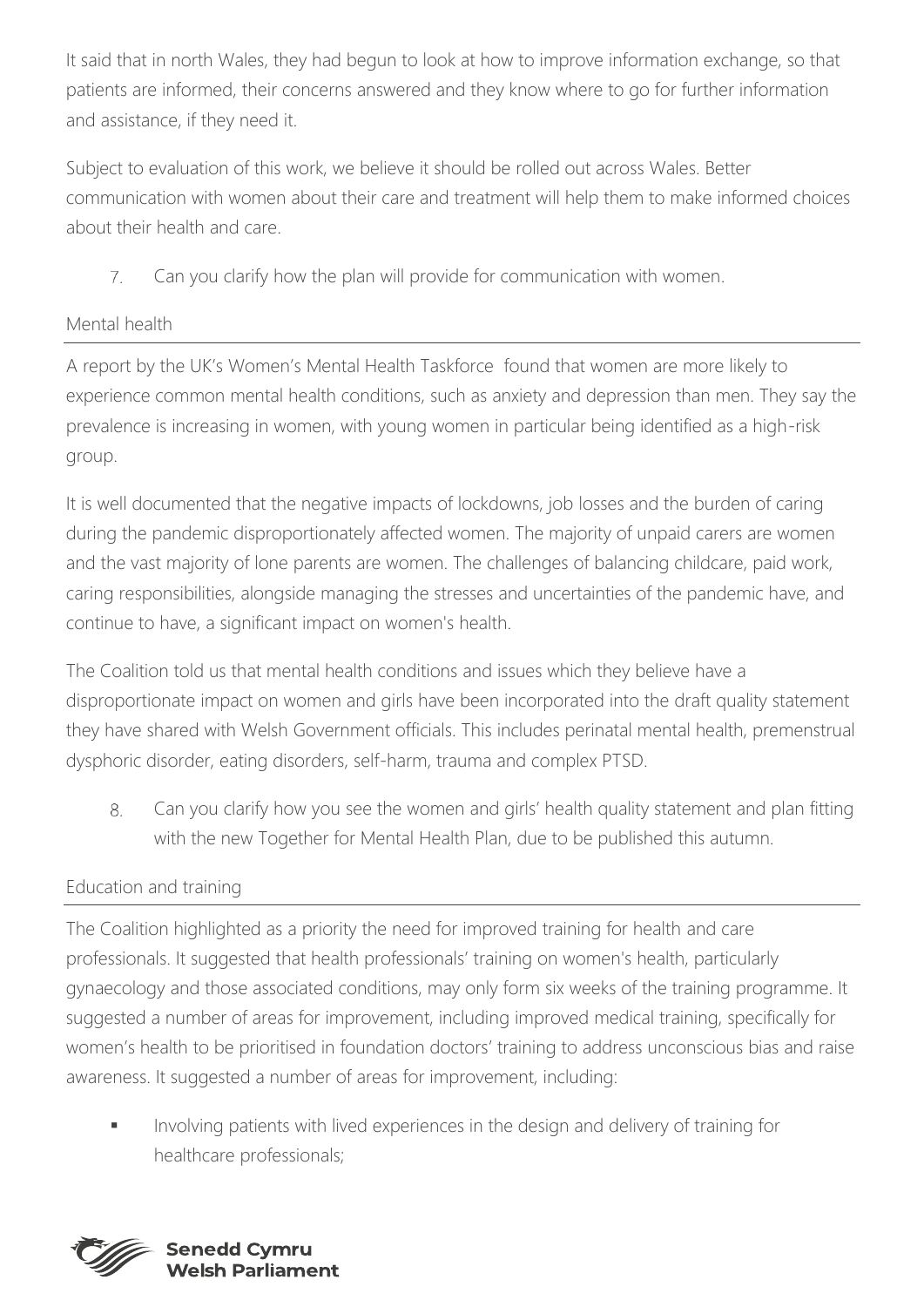- Investing in continuing professional development for healthcare professionals and incentivising its take-up;
- Education of the wider public to ensure greater awareness of women's health.
- Can you confirm how training in women's health is covered in medical training syllabuses 9. in Wales.

### Preventative health

According to the Coalition, the Welsh Government has committed to a number of actions to support a healthier lifestyle, including improving access to stop-smoking services and working to reduce alcohol consumption.

Promoting health and disease prevention can include ensuring women have information about the benefits of building and maintaining a healthy lifestyle, including being physically active and maintaining a healthy weight.

The Coalition suggested that in many cases alcohol consumption, smoking, etc, were actually coping mechanisms for dealing with other issues in life, including chronic illness. It said that without a better understanding of what is driving girls and women to engage in these behaviours it would be very difficult to design services to meet those needs.

It also highlighted the need to make sure that support for mental and physical health is inclusive of those people who are not able to exercise:

> *"There are lots of us, disabled women, who can't exercise, can't engage in physical activity. So, myself, I used to be really physically active, I used to play sport. When I got ME, if I now exercise, that can create much more harm; it can leave me bed bound."*

We welcome Welsh Government's commitment to introduce legislation to reduce price promotions on the unhealthiest food and drink.

- Can you provide further information on the timing of this legislation.  $10<sub>1</sub>$
- Can you also clarify whether the women and girls' health quality statement and plan will  $11<sub>1</sub>$ include a focus on promoting health and disease prevention and how this will fit with Healthy Weight, Healthy Wales.